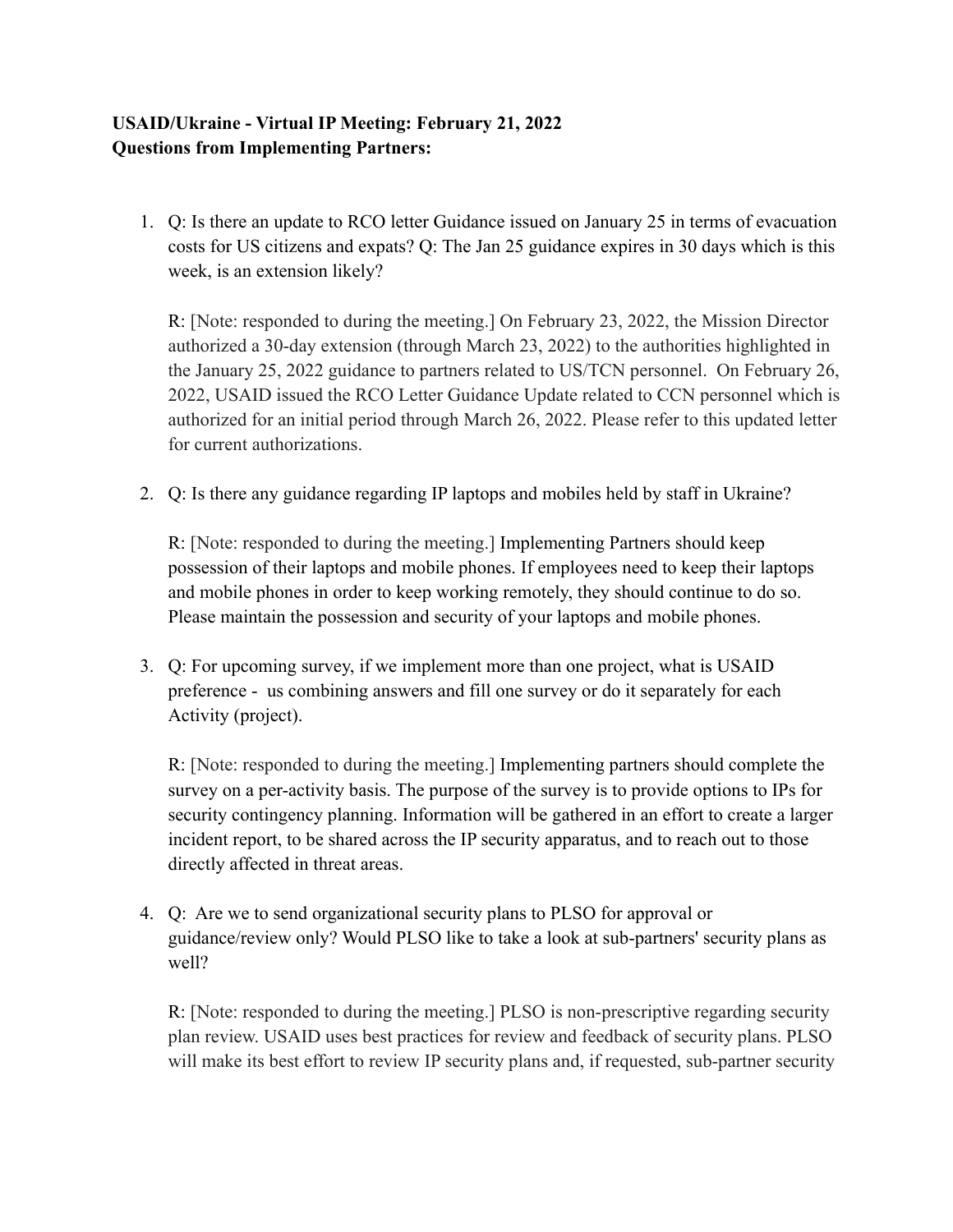plans in a timely manner; these security plans, in aggregate, help to inform the best practices. Please work with your COR/AOR to submit security plans for review.

5. Q: You mentioned USAID is scrubbing names / companies from public facing documents. Should individual activities be doing this with our FB pages and other public facing communication mediums? Should we recommend field staff and partners to remove information of their connection with USAID/ US Embassy from their private FB pages, Instagram , etc.? It would be helpful for USAID to send written guidance about scrubbing personally identifiable information from our program website and social media channels.

R: [Note: responded to during the meeting.] USAID is scrubbing information that could potentially identify specific individuals, including names and locations (for example, USAID "Success Stories"). Please note that USAID is archiving its potentially sensitive identifying information, with the intent to repost in the future when the situation has improved and we advise IPs to similarly prepare to repost in the future.

To reiterate the RCO request issued to implementing partners on February 25, 2022: USAID is asking you to please review any public-facing digital content including web and social media regarding Ukraine that may have personal identifiable information (PII). Please remove and archive any PII related to Ukrainian citizens or organizations from your websites and social media channels. If you need to delete posts entirely, take a screenshot of the post, place the screenshot in a folder labeled "Archive 2.24.22 Ukraine," and share the folder with USAID upon project closeout. If you have any questions, please contact IndustryLiaison@usaid.gov.

6. Q: Should we consider removing USAID logos from branded equipment of at risk grantees or other stakeholders? Should our Subcontractors and Grantees stop using USAID logo on their activities advertisements?

R: [Note: responded to during the meeting.] USAID/Ukraine does not have a blanket waiver and/or regional or countrywide determination regarding marking and branding at this time. ADS 320 permits waivers regarding marking and branding, including in consideration of safety or security concerns. If there is a specific concern and/or need for clarity regarding your program-specific marking and branding plan, we advise you to immediately contact your AOR/COR or AO/CO.

In recognition of safety and security concerns, if an Implementing Partner submits a request for a branding and marking waiver, while pending approval, they DO NOT have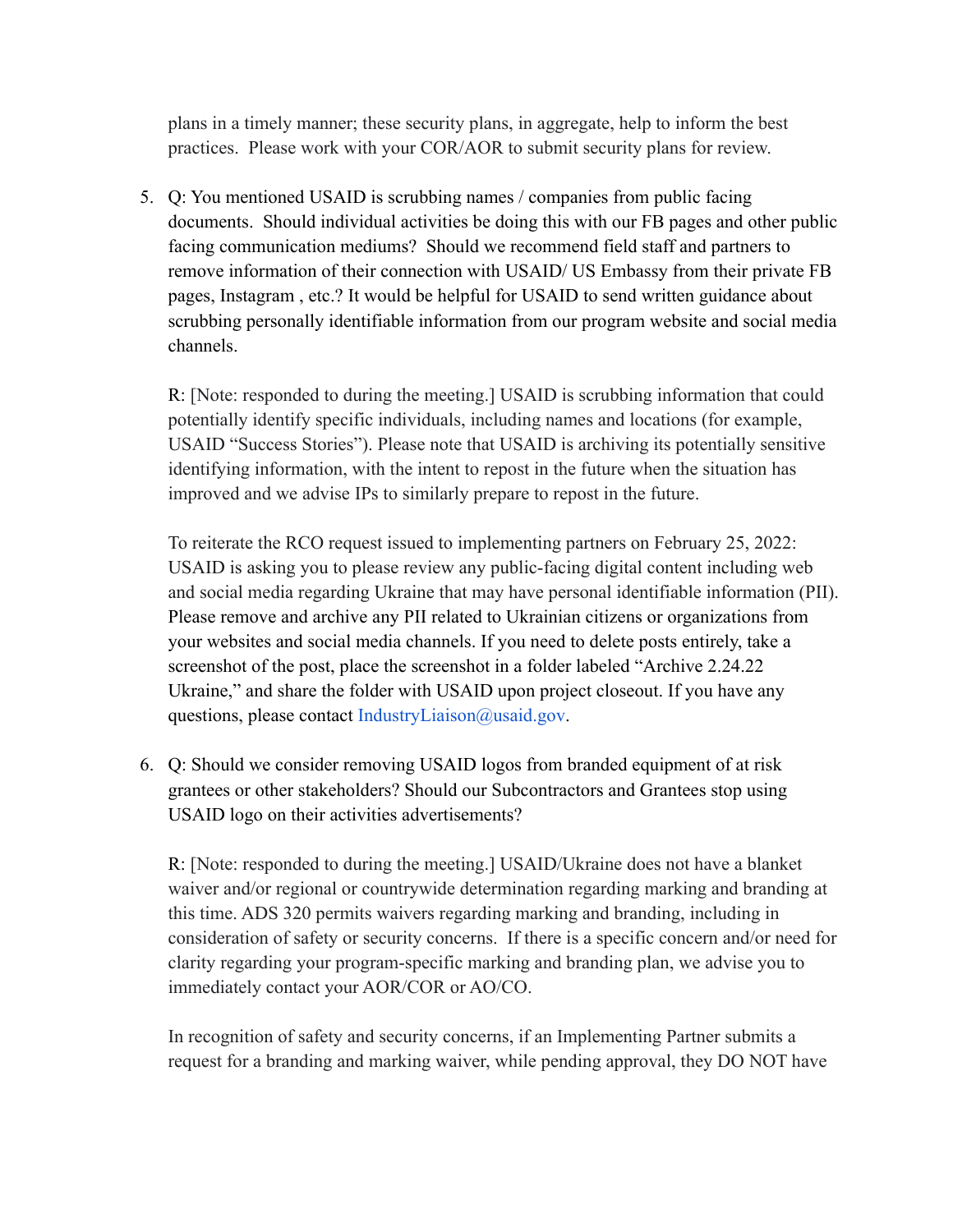to abide by marking requirements. Until directed otherwise by the cognizant CO/AO, Implement Partners should act as though the submitted waiver has been approved.

7. Q: As for personal data. In 2014, less than a month (after the chat occupation of cities), the groups had all the data on tax payments (I was personally called about this). These databases contain all the necessary information to identify people. Do we need to communicate this with our partners and grantees?

R: We recommend that IPs discuss any potential risks and/or vulnerable sources of personally identifiable information and create a mitigation plan to reduce this risk wherever possible with partners and grantees.

8. What type of support is available to individuals and businesses that become targets due to their cooperation with USAID?

R: [Note: responded to during the meeting.] As each situation may be fact specific, please send requests for assistance to your AOR/COR.

9. Q: If people in the field receive some information regarding safety issues that is not 100% reliable, but might be important - is there any way to report it without risks of wreaking havoc?

R: Yes. If you experience any sort of safety issue, please report this immediately to the AOR/COR and [plso.ukraine@usaid.gov](mailto:plso.ukraine@usaid.gov) with as much information as possible. USAID, both at the Mission level and interagency level will analyze, scrub, and verify all safety information we receive and recognize that there is a value for us to understand what is being encountered and discussed on the ground. We would not advise broadcasting unsubstantiated information to employees, IPs, or other parties until you are certain of its veracity.

10. Q: Does the current conversation on CCN relocation costs include employee's dependents, or just the employee?

R: Please refer to the USAID RCO Letter Guidance Update, dated February 26, 2022, concerning current authorizations and administrative approvals regarding local (Cooperating Country National (CCN)) staff. Relocation allowances are not part of the authorizations. We do allow reimbursement of travel and transportation costs as well as the travel allowance for CCN employees who are traveling from their official residence.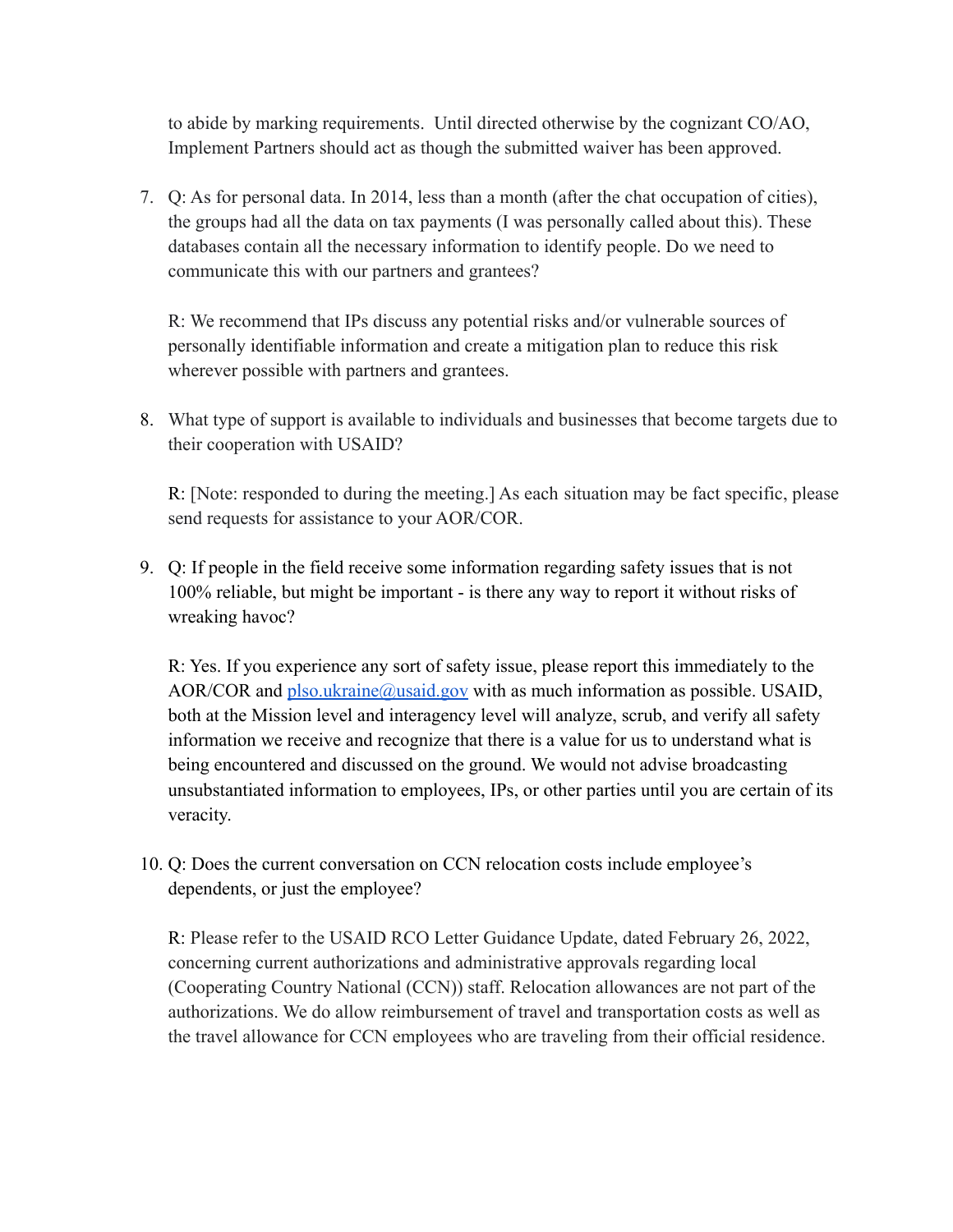11. Q: What specific info would be helpful for the AO to respond to a request to relocate an Activity's office, if the IP feels that becomes necessary?

R: Please notify the COR/AOR and CO/AO if the current situation and government advisories have impacted the terms and conditions of an award. Requests should include specific rationale for any proposed changes, as much detail as practicable about the proposed changes, and what, if any, impact these changes will have on the terms and conditions of the respective award or grant.

12. Q: Regarding Q&A #7 from 16 February about salary advances, we took note of the recommendation. One of the challenges we have encountered is that, while our legal counsel believes it is possible to provide such advances, the entity through which our HR is based does not agree. Therefore, we are prevented from moving forward with it. A number of other IPs face that as well.

R: [Note: responded to during the meeting.] As noted in the response to question #7 of the 16 February Town Hall meeting, IPs must seek the advice from local legal counsel in order to formalize salary advances. We recognize that this may not be an option available to all IPs. Please refer to the USAID RCO Letter Guidance Update, dated February 26, 2022, regarding additional reimbursement options for expenses and allowances.

## **Questions received after the February 21, 2022 Virtual IP Meeting:**

13. Q: Can USAID provide any assistance to either exempt Ukrainians from conscription or at least to ensure it is postponed?

R: USAID is not currently in a position to advocate on the behalf of our implementing partners in matters related to military conscription. We highly encourage you to work with your contacts within the GOU to seek relief. As you may already know, there are two possible exceptions from military conscription.

- Law on mobilization (Article 23) "disabled people". Needs determination of military medical commission and good for up to six months. Irina doubts this process is realistic now.
- "Reserve". Reserve covers people who are reserved for the period of mobilization and wartime for public authorities, other state bodies, local governments, as well as for enterprises, institutions and organizations in the manner prescribed by the Cabinet of Ministers of Ukraine. The Cabmin procedure is for official use only, so we don't have access to it or how they determine who qualifies as reserve.